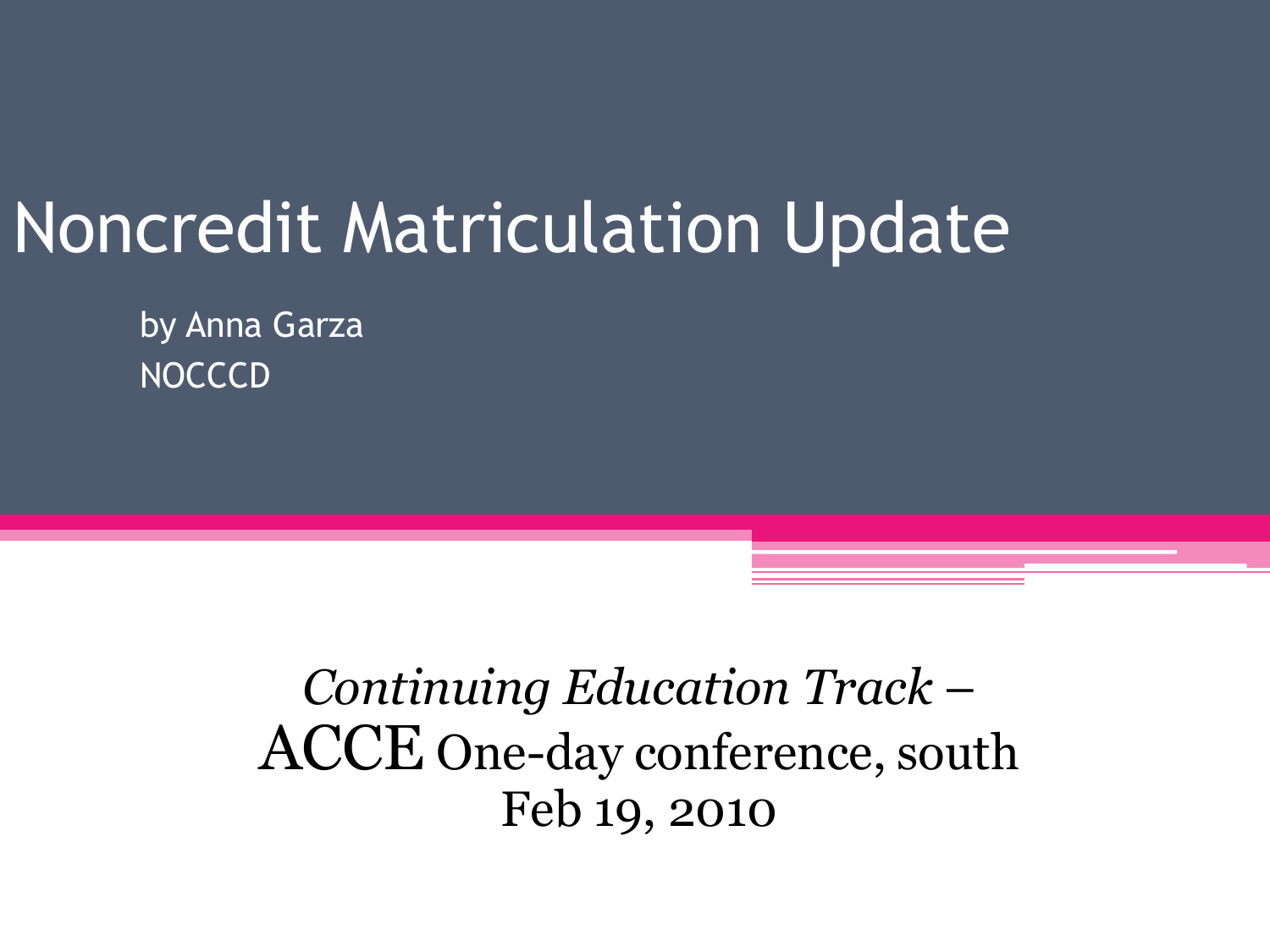# SACSS Survey, Nov-Dec 2009

#### What is SACSS and why a survey?

- *System Advisory Committee on Student Services* in the CCCCO
- Formed in Spring 2008 to function as a system advisory body on student services issues, provide a collaborative forum for system level discussions
- Determined that SACSS would take on specific tasks or issues as necessary and appropriate
- $\cdot$  In 2009-10 new assigned task = develop an electronic survey to be deployed system-wide, designed to measure the extent to which cuts made to categorical programs have had impact on services and students
- Survey work group first convened on early Nov 2009 at CCCCO
- CCCMPA recommended one credit and one noncredit matriculation representative – other representation included categorical specialists in the CCCCO and representation from the professional association of each student services categorical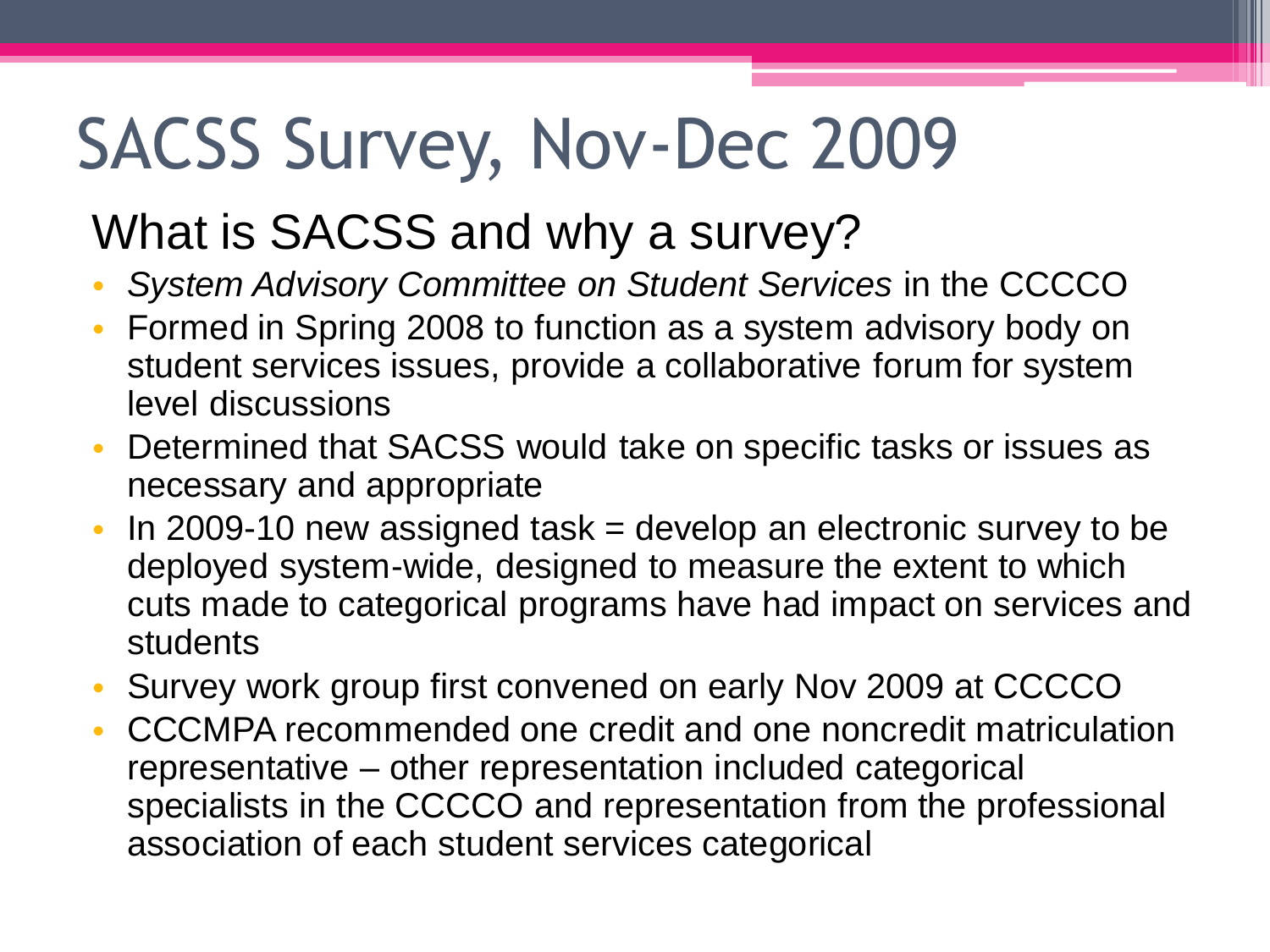# Student Services Budget Impact Survey

- the SACSS Survey
	- assisted by

Cathie Browning, American River College Research Office & Jim Barr, Institutional Researcher, American River College

- included "general" questions section, then sections with questions specific to each categorical program
- distributed electronically to all CSSOs to be completed by the CSSOs
- Distribution in late Nov with due date of early Dec, reported planned by Jan 2010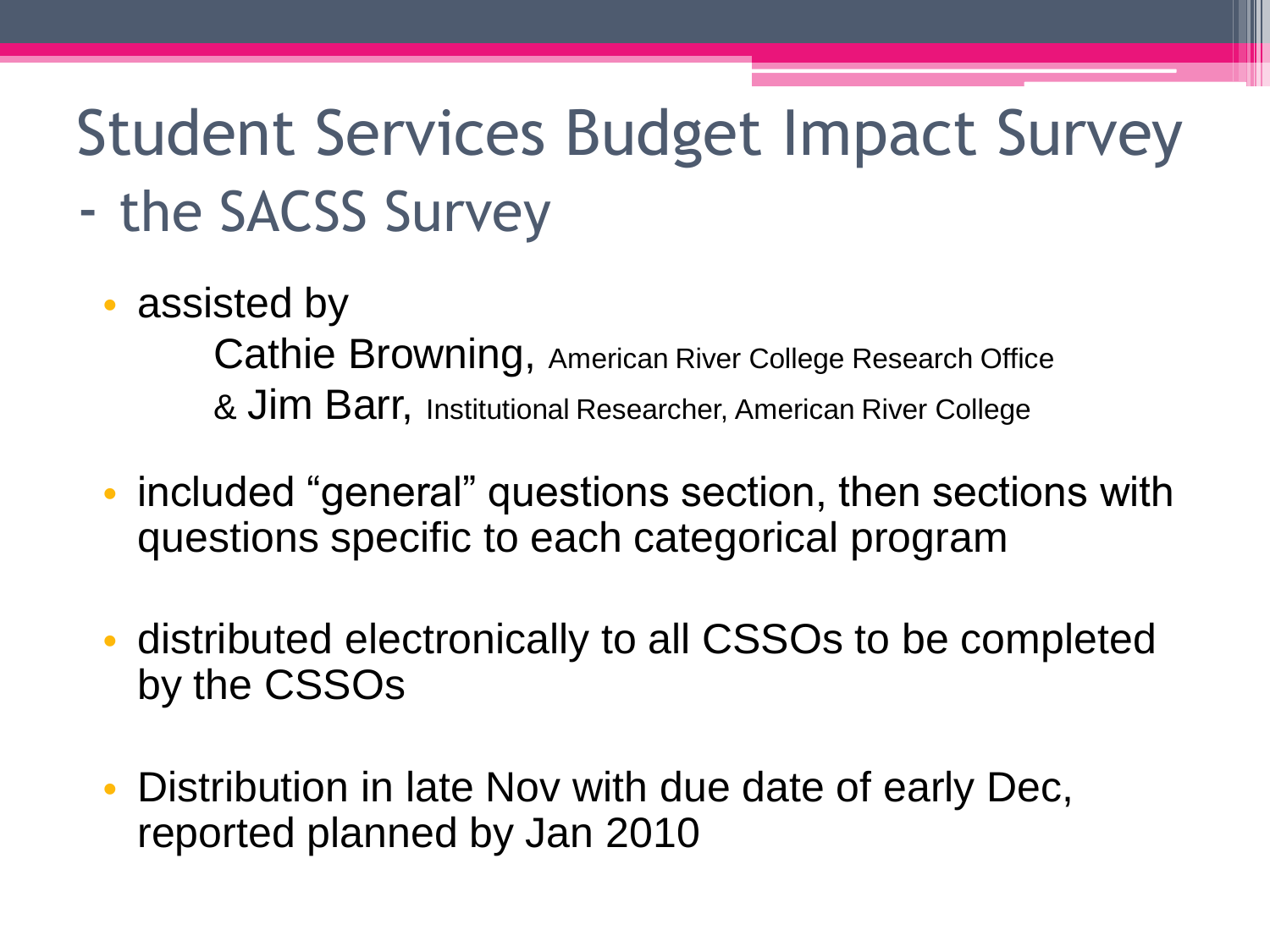### What were the findings, the issues?

- Poor response/return by the colleges
- Of 110 colleges, 43 responded to the survey, 3 of these were excluded because submitted conflicting data, 3 were unnamed
- Sample group = 37 colleges represented
- Rather than report staffing cuts by FTE, some reported headcount losses
- Colleges did not distinguish between cuts to FT or PT to represent workforce reductions
- Who filled out the survey? did they know the information?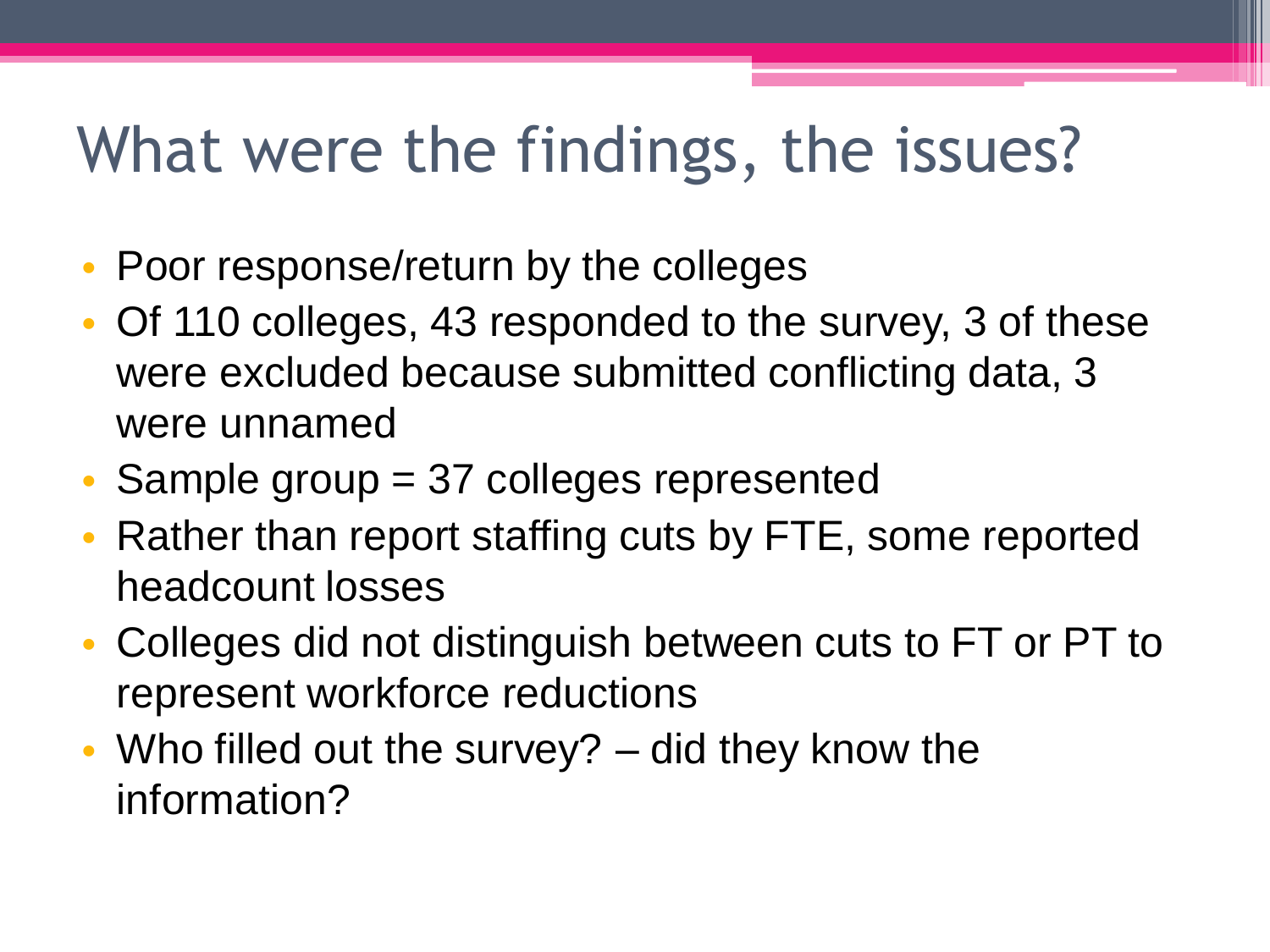### What were the findings, the issues?

- SACSS felt timing of survey distribution was problematic – too early & not clear yet how budget cuts were impacting campuses
- Cuts in student services in Fall 2009 most likely not as great as what is being reported now, Winter 2010
- The number of students being served, in spite of cuts, was not reported as dropping – yet
- In the comparison of the % of backfill reported by colleges to the % of categorical cuts, the District backfill reported was lower than the % of actual categorical budget cuts

(e.g. Matriculation received 60% budget cut but reported backfill was 30-35%)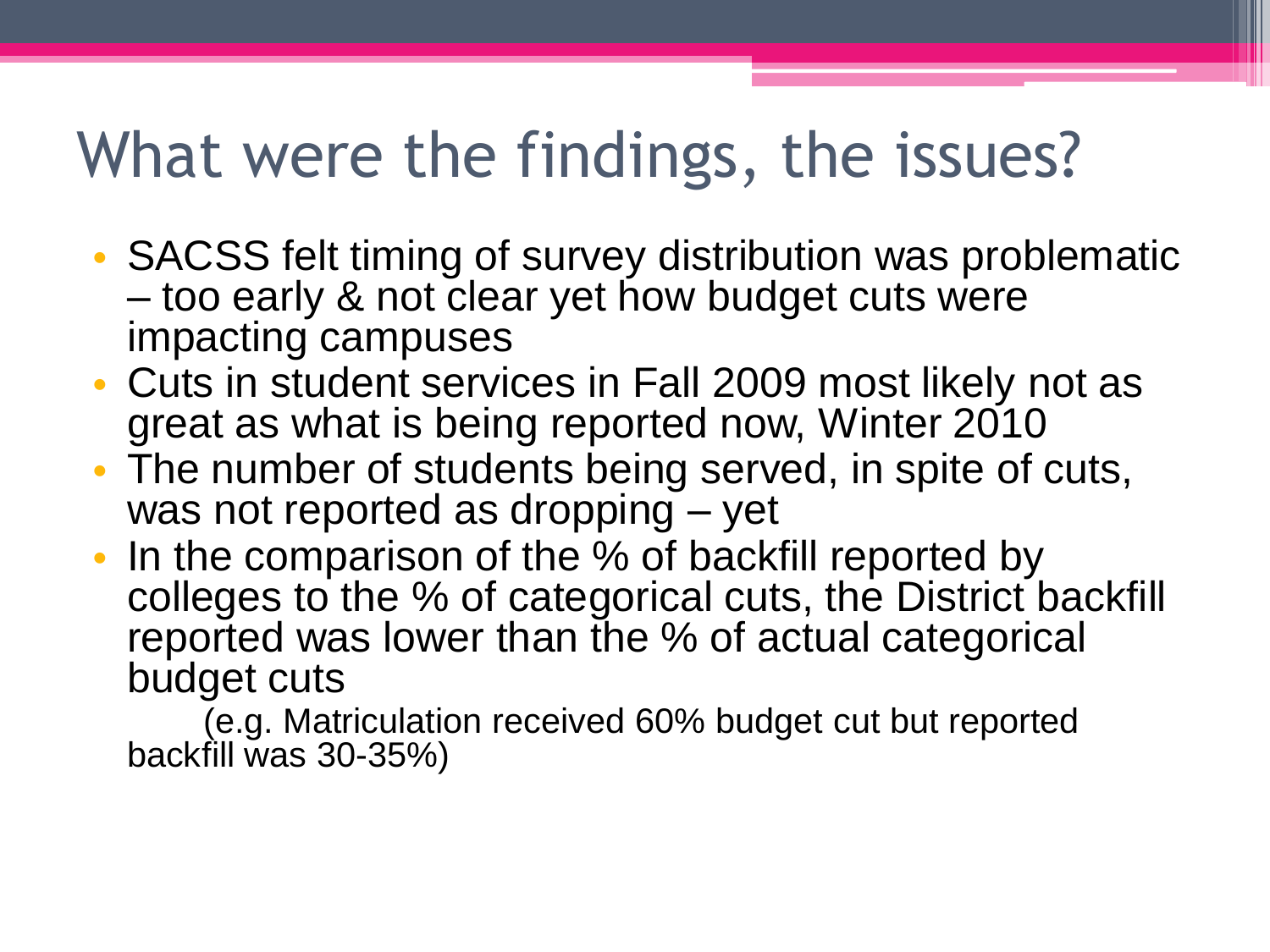### Responses to specific Matriculation items?

*What % of program & services have been reduced or eliminated in 2009-10?*

> 29 colleges responded & reported between 3% - 14% reduction/elimination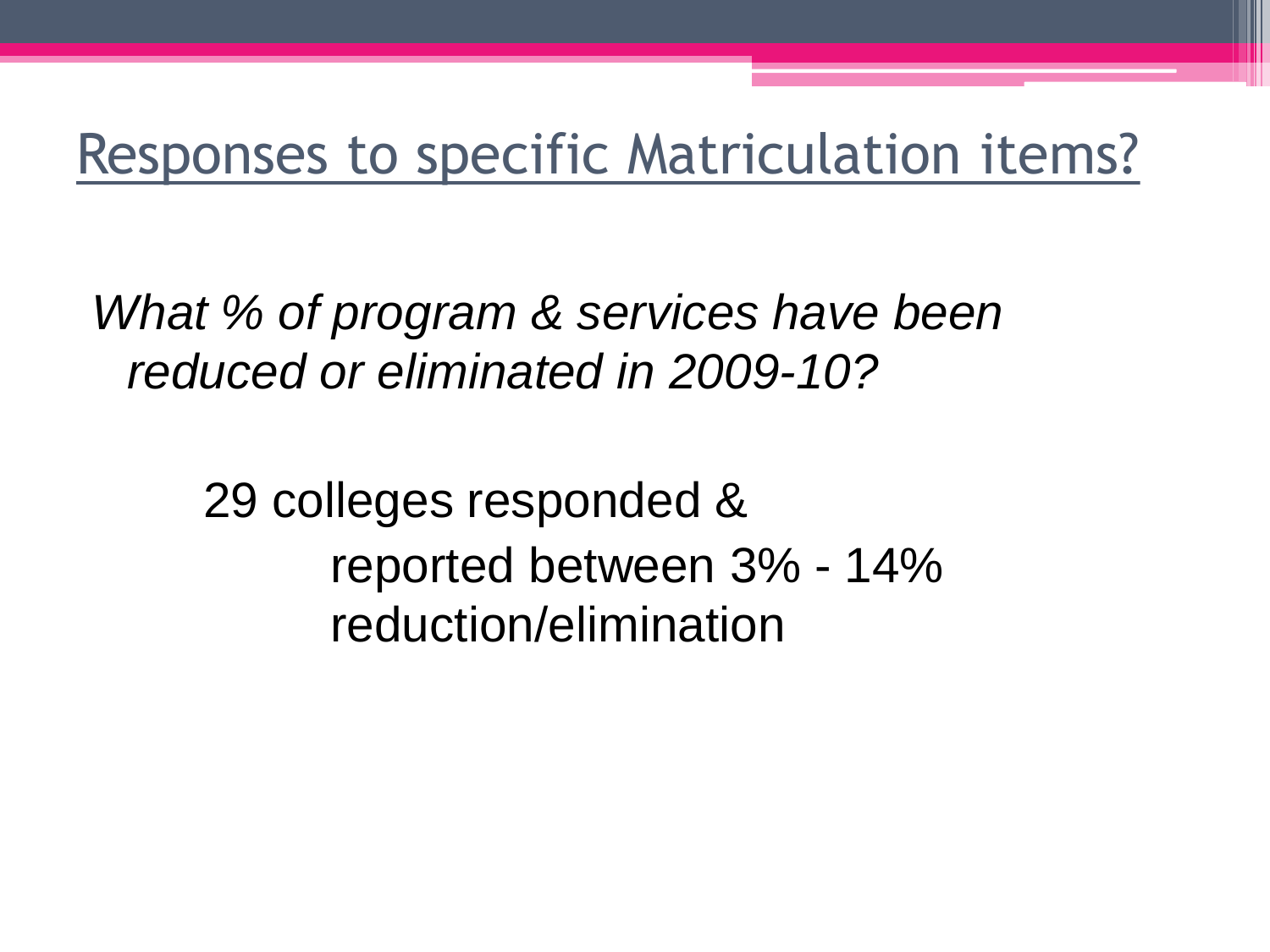### Responses to specific Matriculation items?

*Which services have been reduced or eliminated in Fall 2009 as compared to Fall 2008?*

Hours of Operation 13.17% Follow-up 12.20% Training/Coordination 11.71% Counseling-dev Ed Plan 11.22% Admissions 9.27% Assessment 9.27% Orientation 8.78%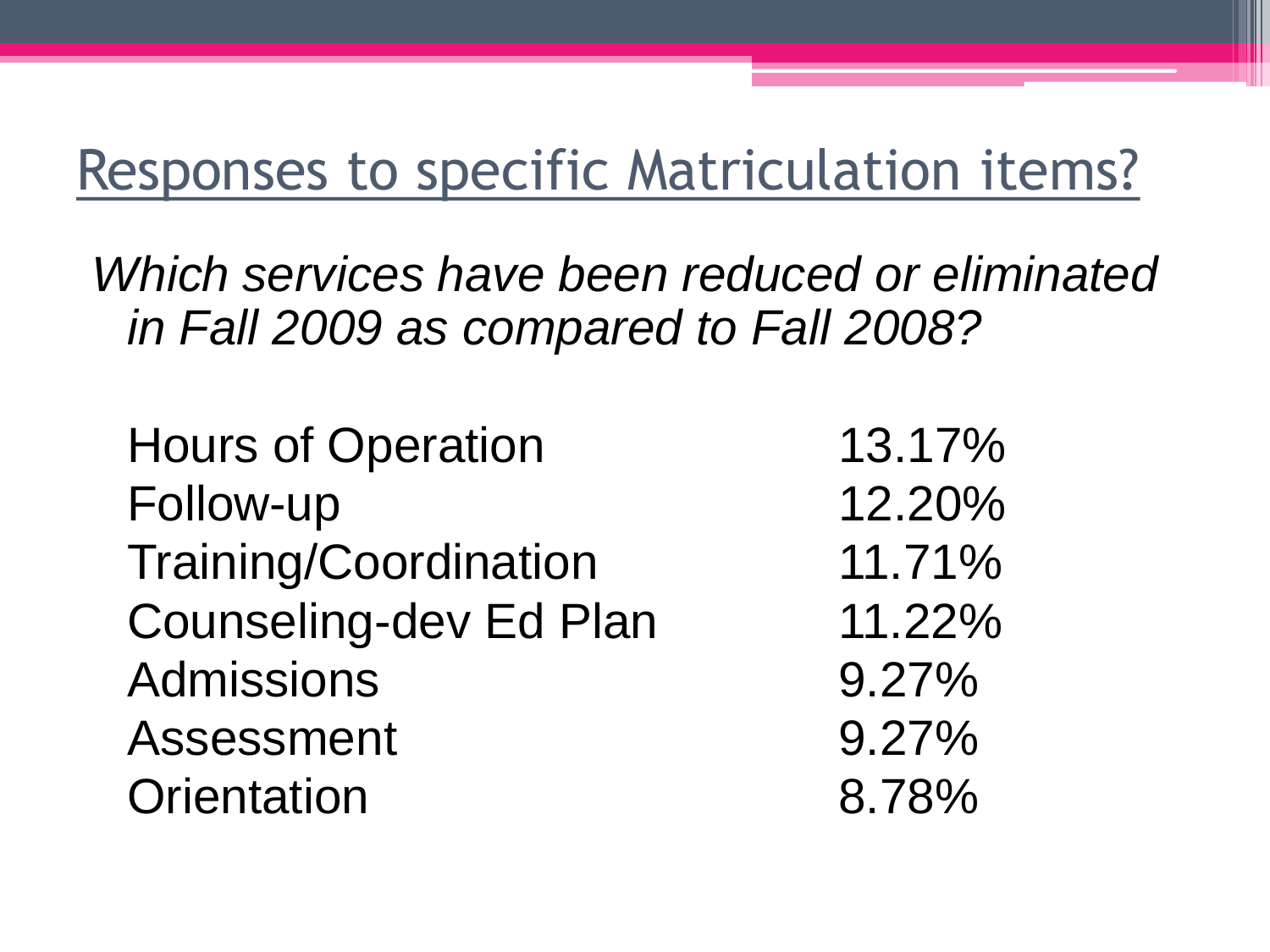### Responses to specific Matriculation items?

*Have the budget changes in your program affected your provision of other materials or services?*

#### **Items most reduced** –

general supplies, outreach activities, printing, mailing

#### **Items most eliminated** –

mailing, printing, contracts, general supplies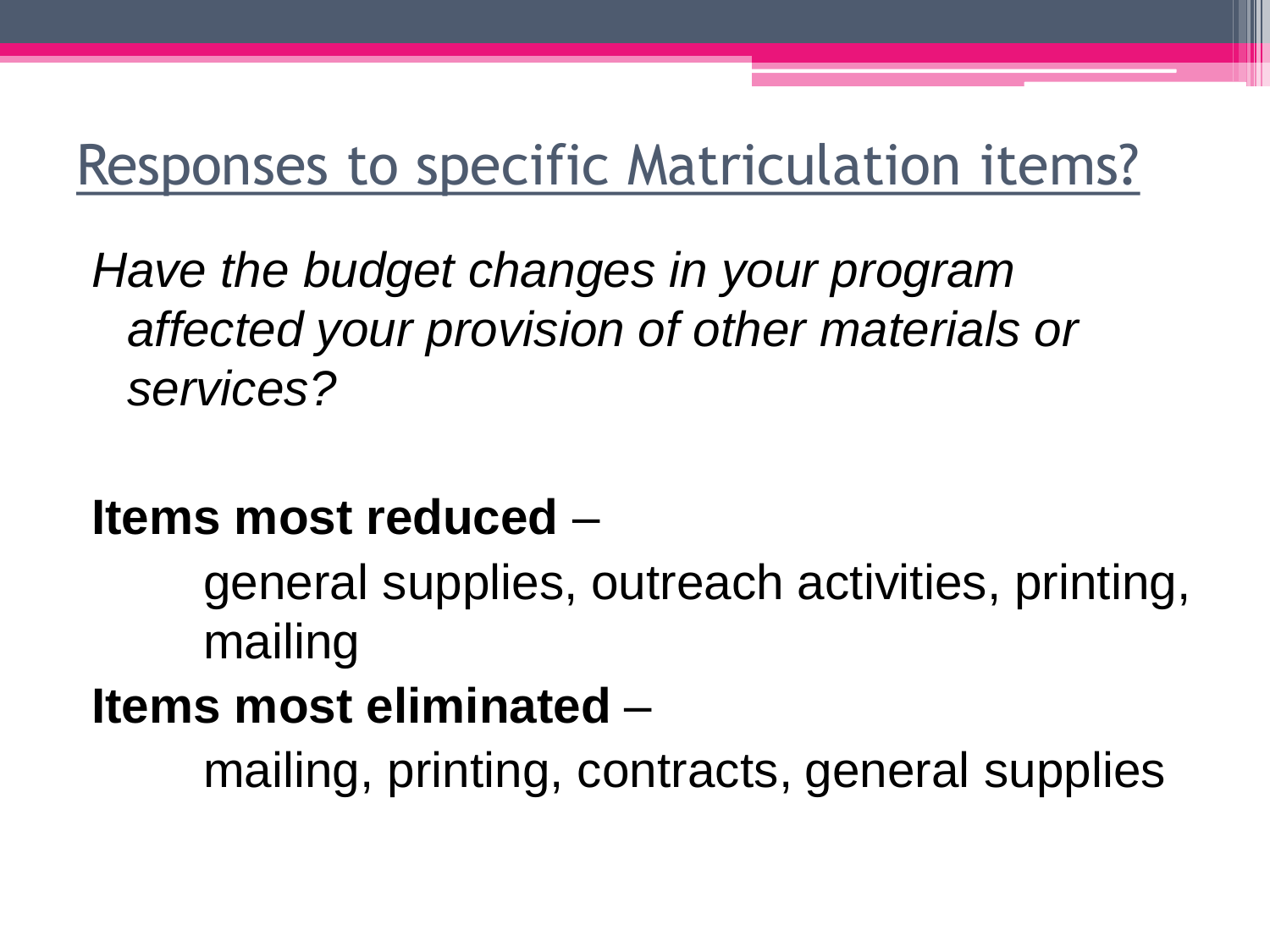*Reductions in FT Faculty fall-to-fall* = small difference

*Reductions in PT Faculty fall-to-fall* = some increase

*Reductions in FT Classified* = small difference

*Reductions in PT Classified* = almost same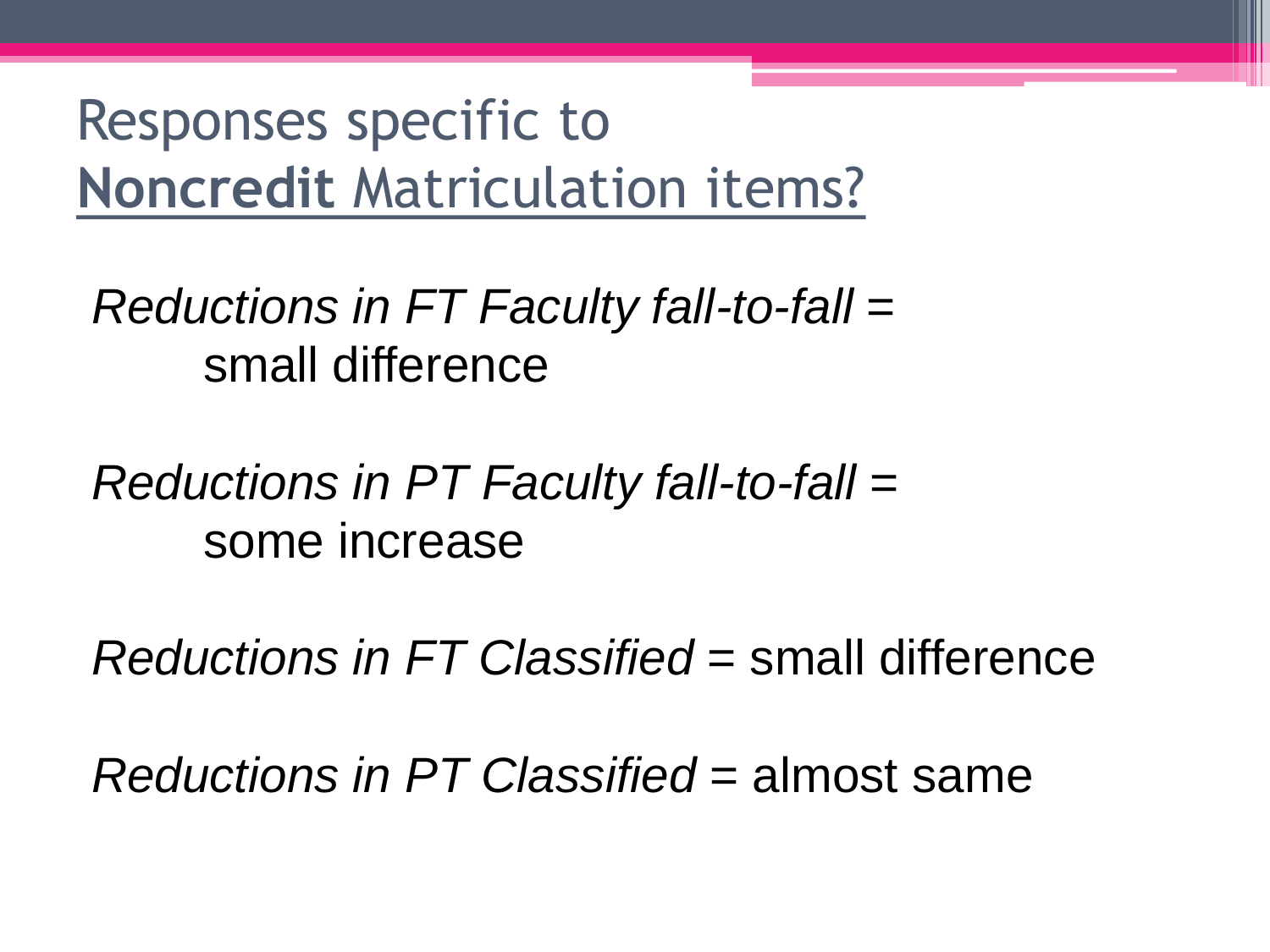*Compared to 2008-09 what % of your program & services have been reduced or eliminated in 2009-10?*

14 colleges responded,

reductions were in range of 21.43% - 7.14%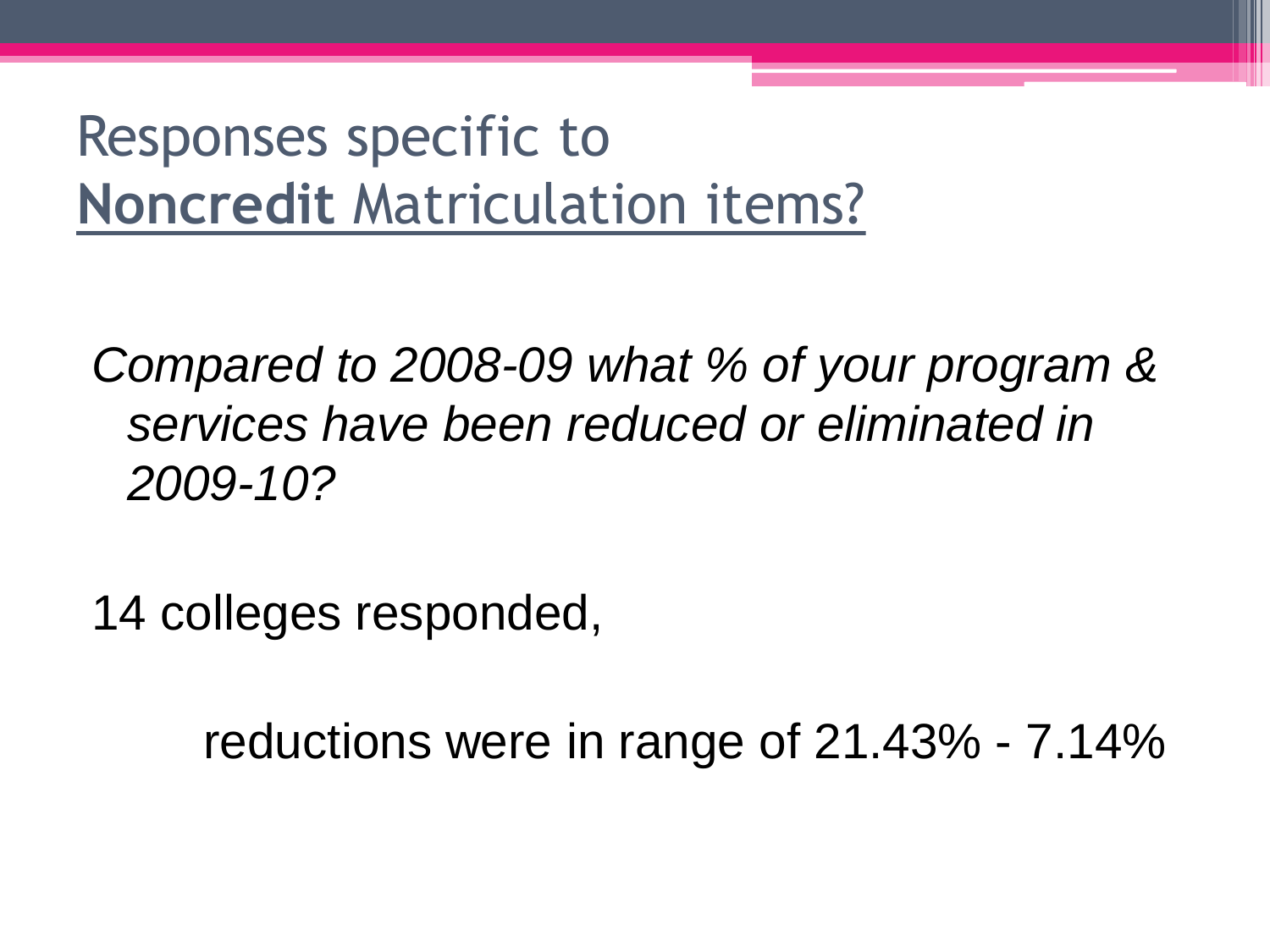*Services reduced or eliminated for 2009-10 :* Hours of Operation 15.96% Counseling, dev Ed Plan 15.96% Orientation 14.89% Assessment 12.77% Follow-up 12.77% Training/Coordination 11.70%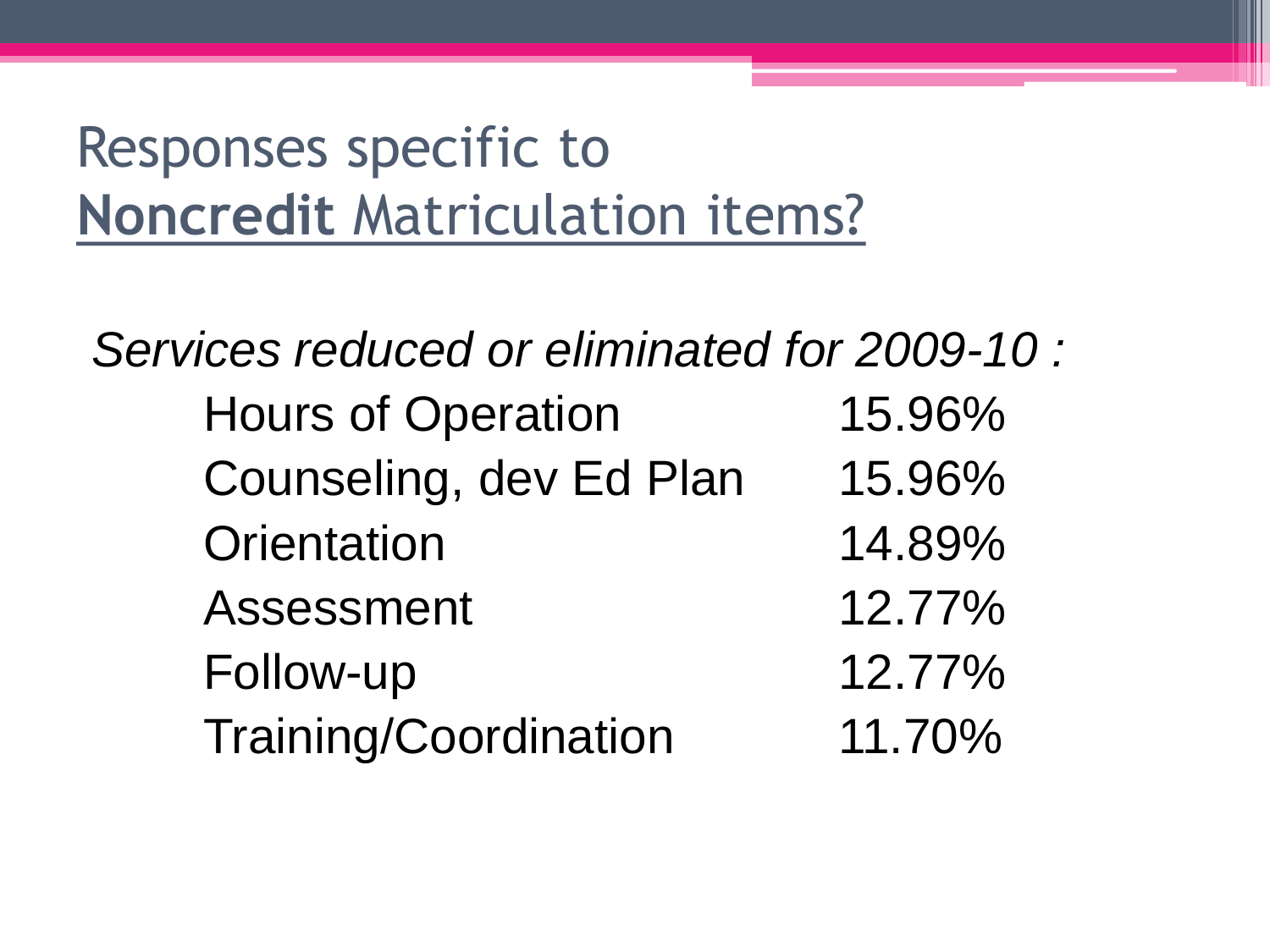*Are you finding that noncredit matriculation students enrolled in CDCP certificates have experienced cuts in services?*

12 colleges responded

83.33% said Yes

16.67% said No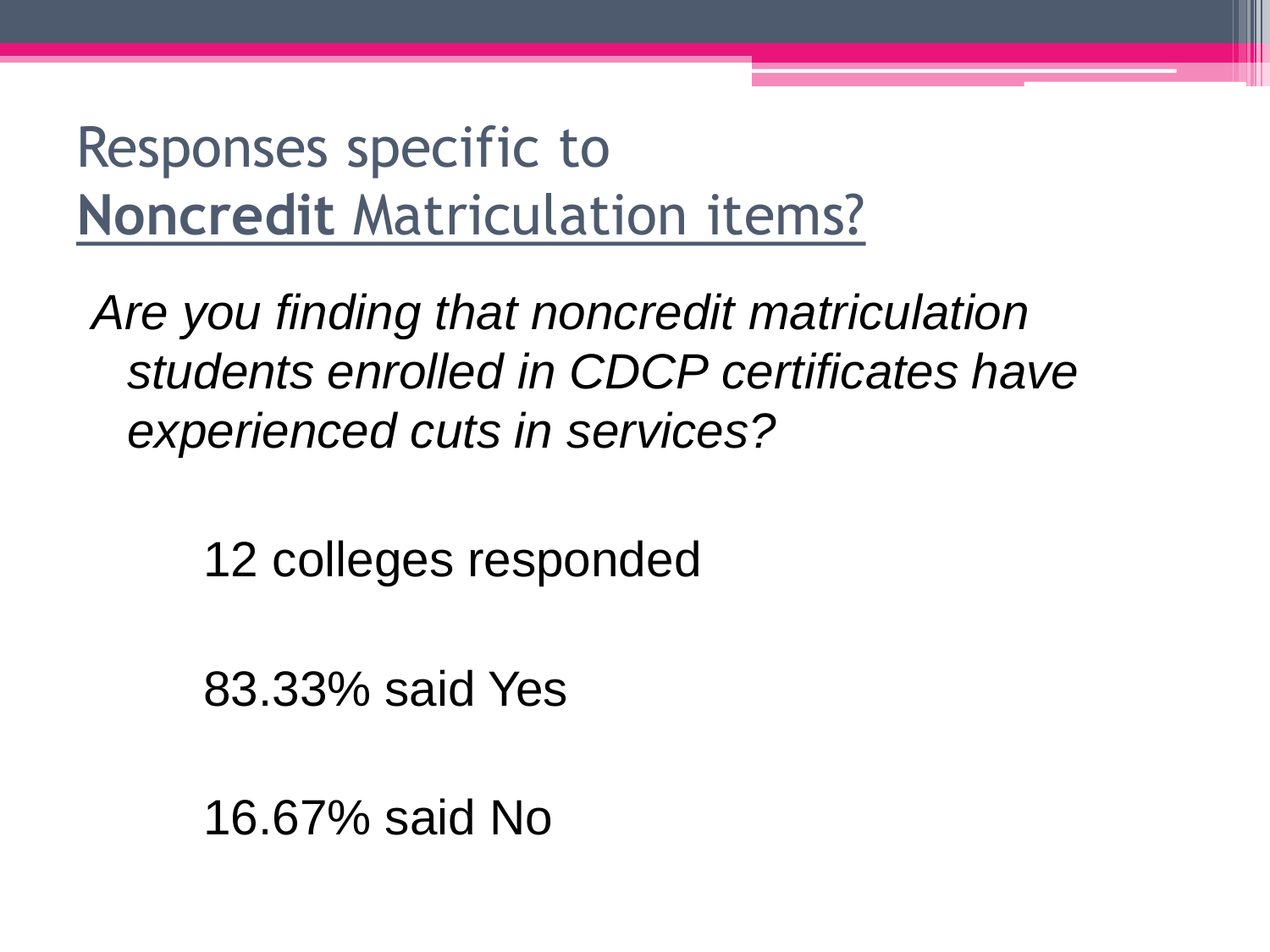*What is the percent of reduction in matriculation services (orientation, counseling, and assessment) hours in the major noncredit areas?*

#### ESL :

15 colleges responded, average -37% range from 100% cut to 5% reduction ABE/ASE :

> 10 colleges responded, average – 57% range from 100% cut to 5% reduction

#### CTE :

6 colleges responded, average – 23% range from 90% cut to 5% reduction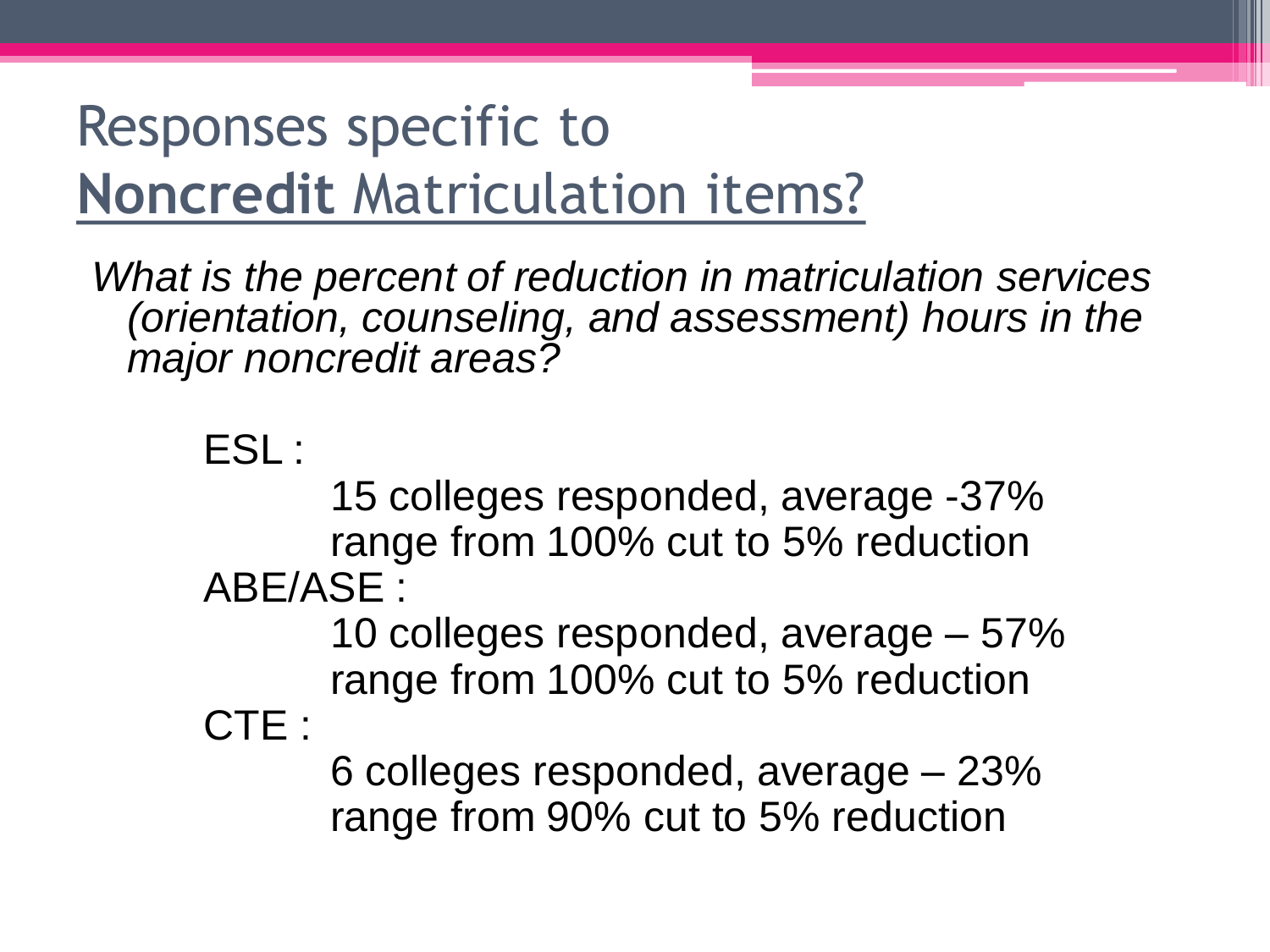SACSS Student Services Budget Impact Survey - - -

### *Conclusion :*

Early returns from those colleges responding signal a loss of services to community college students.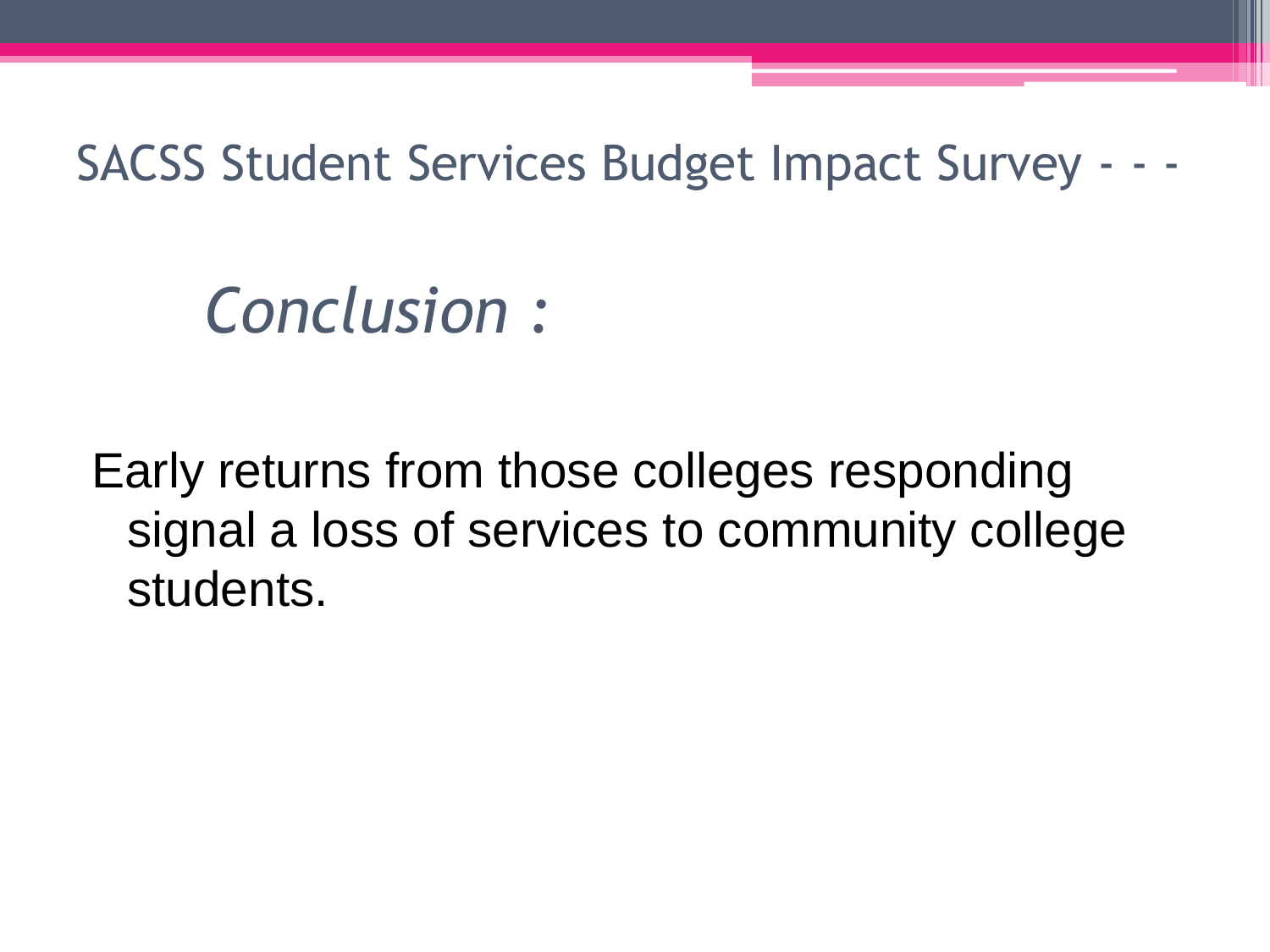# Next Steps :

- Complete & distribute to the field an *Executive Summary* for use in budget advocacy
- Revise & improve survey based on SACSS observations
- Deploy a  $2^{nd}$  survey in Fall 2010
- Improve distribution method(s), collect *Title* of person completing the survey
- Add question ask colleges if still admitting New students?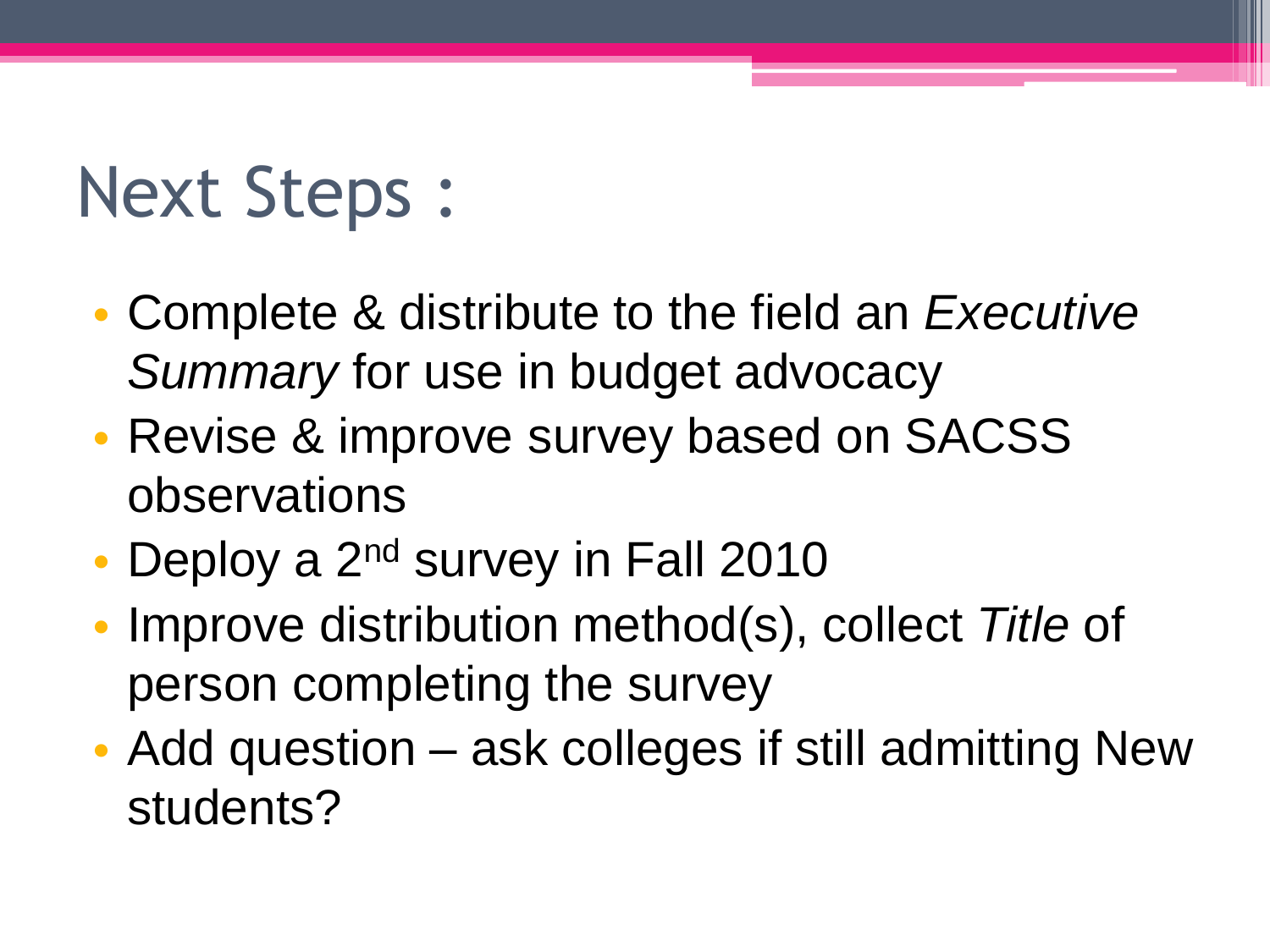#### **Strategies for On-Campus and Statewide Matriculation Advocacy** *presented at CCLC, Nov 2009 by CCCMPA, Aiden Ely*

- What you can do.....
	- Do your research
	- Focus on access, equal opportunity and student success
	- Use other information and data to support the focus on access, equal opportunity and student success
	- Attend and participate in all budget and planning meetings
	- Build alliances with faculty, other student services and students
	- Be visible, audible and involved
	- Develop alternative approaches and options for the delivery of Matriculation services
	- Follow statewide initiatives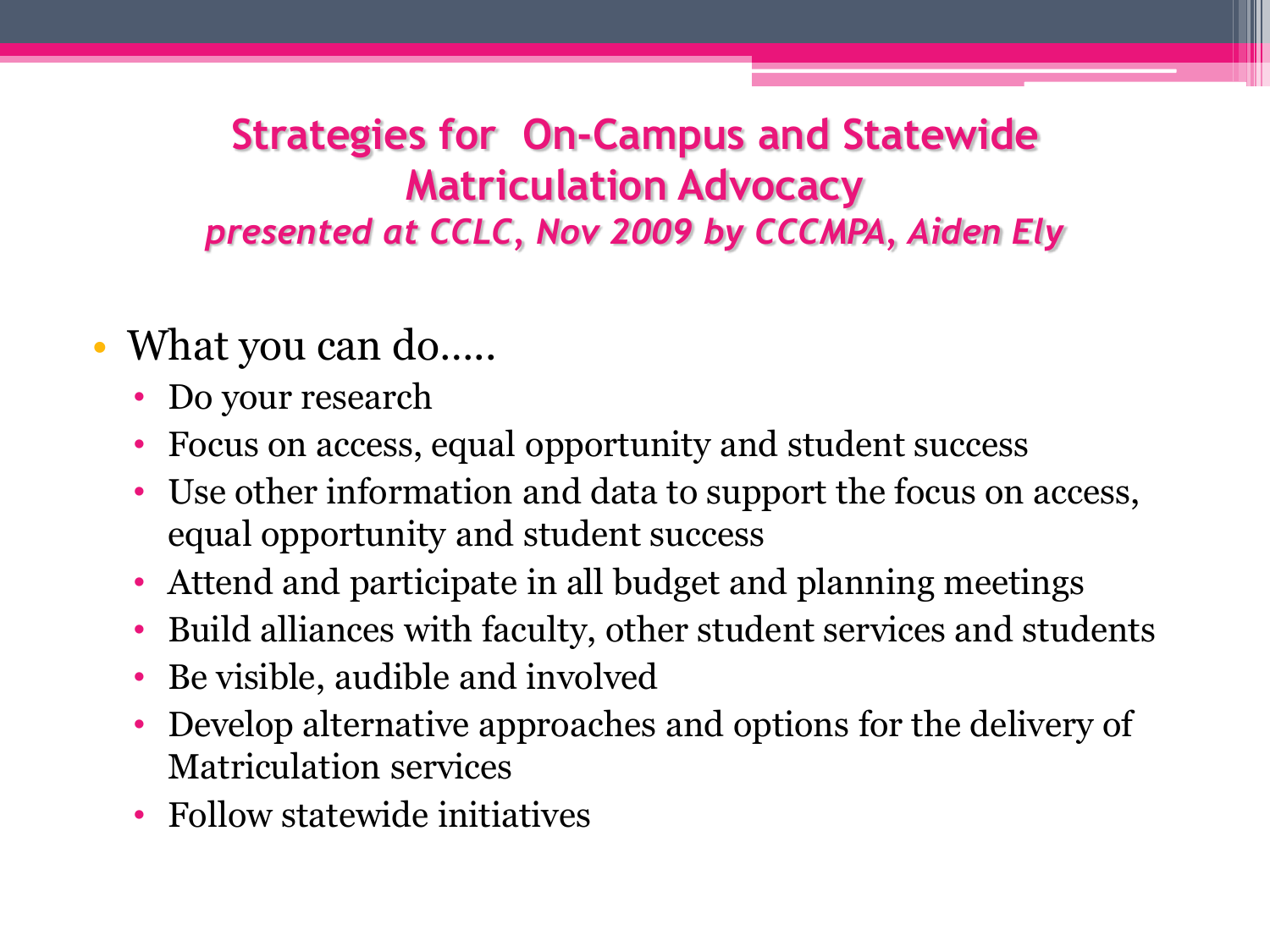- Do your research
	- Your campus/district
	- Demographic information
	- Workload measures (MIS and other)
		- Each component
	- Key Performance Indicators (KPI)
		- Student outcomes
			- Persistence
			- Retention
			- GPA
			- Degrees, certificates, course completion etc.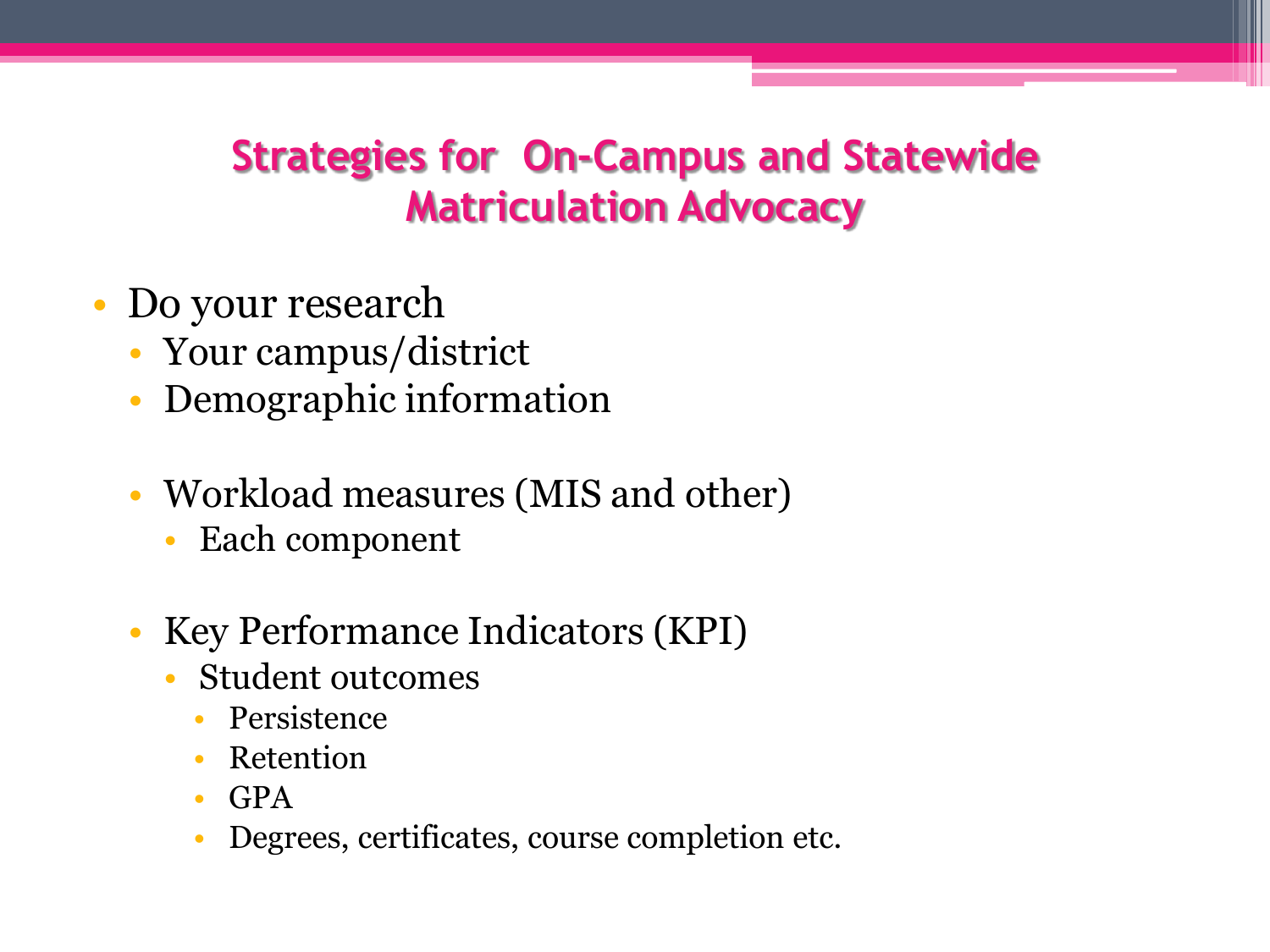- Focus on access, equal opportunity and student success
	- Diversity of our population
		- Age, race, ethnicity, religion, disability
		- Academic preparation
		- Workforce status
		- Socioeconomic factors
		- Other challenges
	- Assessment and Counseling means equal opportunity and student success
	- Importance of a Student Educational Plan (SEP)
	- Positive student outcomes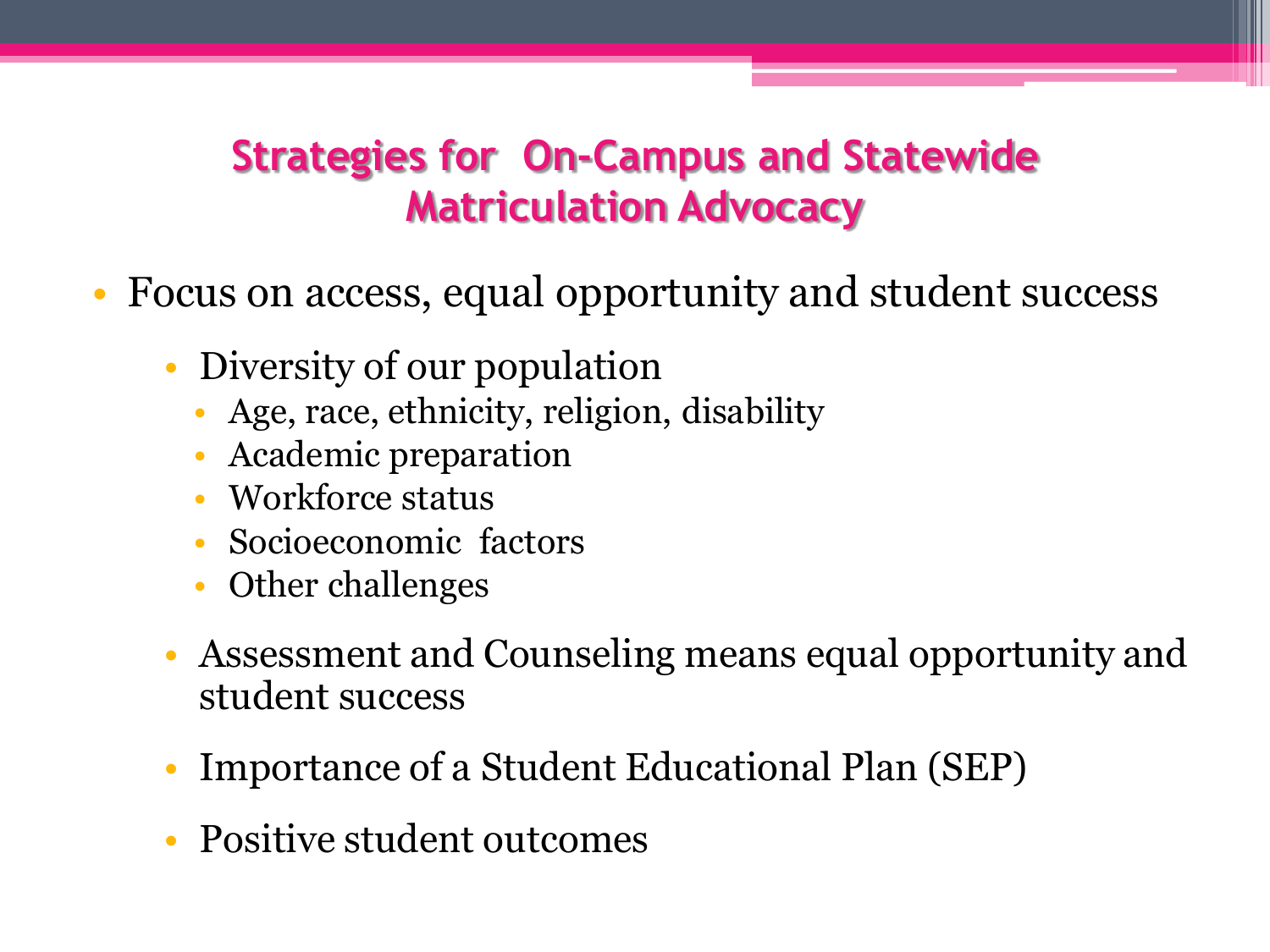- Use other information and data to support the focus on access, equal opportunity and student success
	- Examples:
		- National/State labor market information
		- National student success data
		- State Basic Skills data
		- Wage data
		- Student transfer and performance at CSU and UC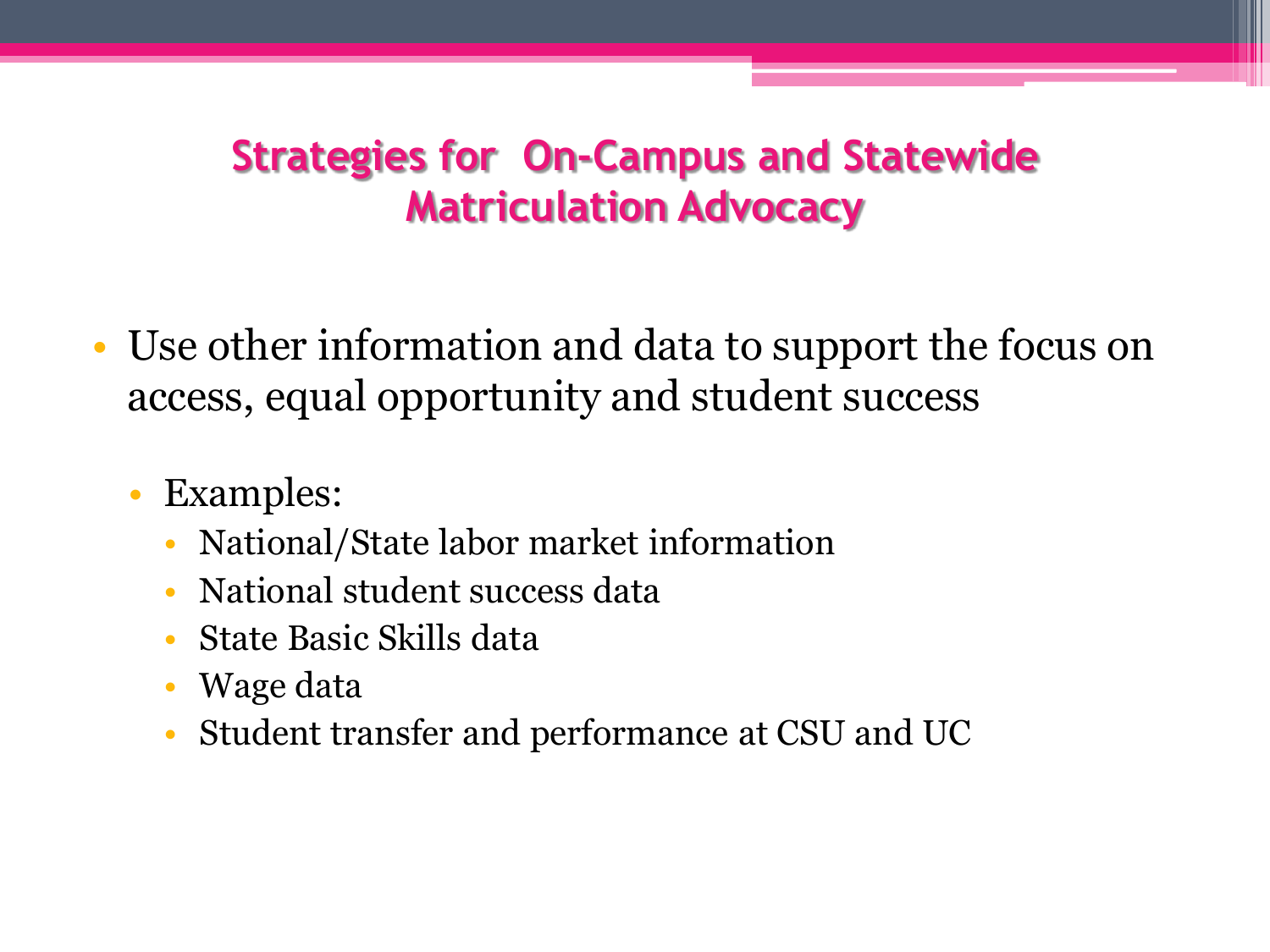- Attend and participate in all budget and planning meetings
	- College
	- District
	- Regional
	- State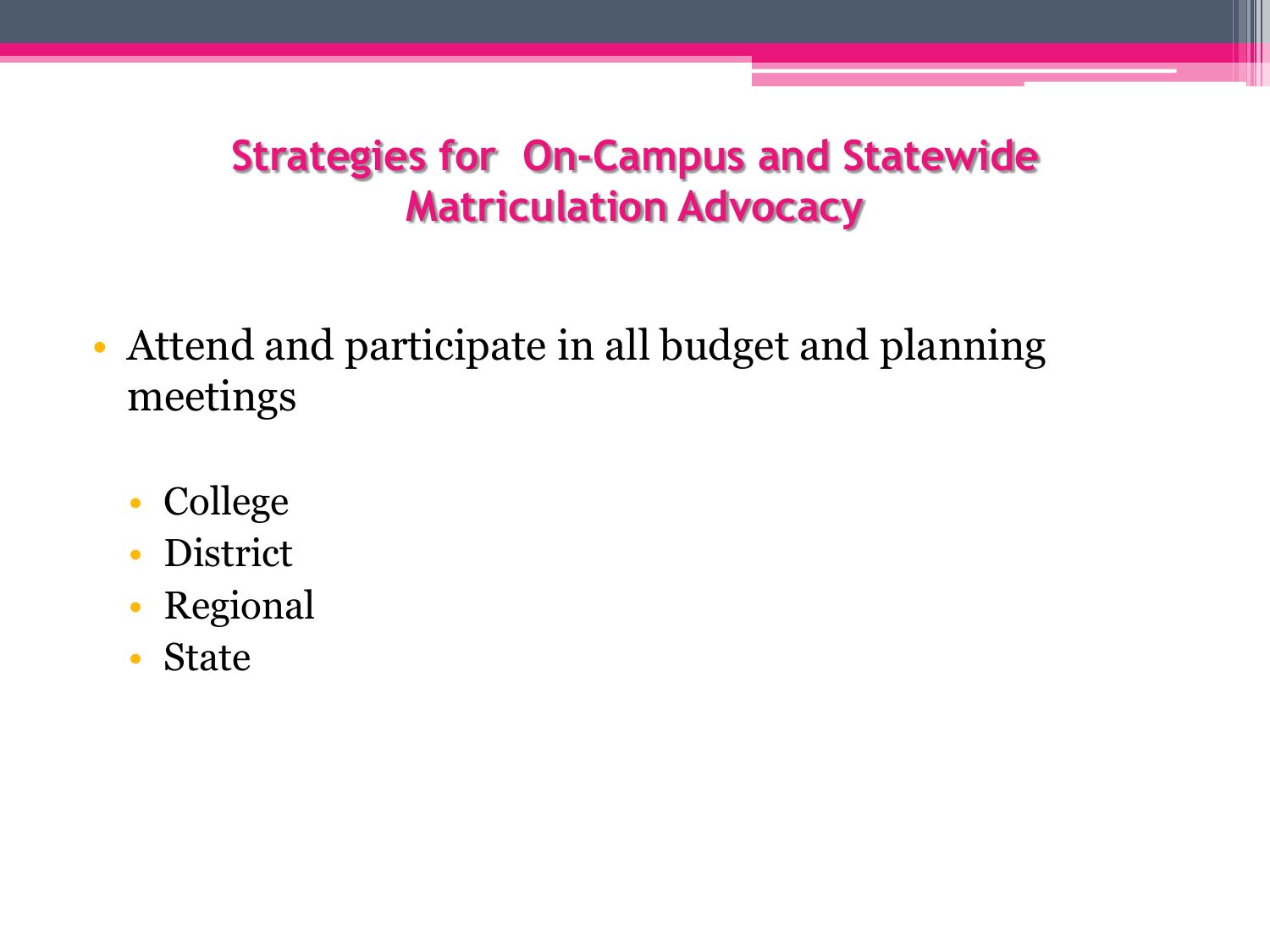- Build alliances with faculty, staff, other student services and students
	- Academic Senate
	- Departments affected by assessment/placement integrity
	- Unions/collective bargaining groups
	- Financial Aid, EOPS/CARE, CalWORKs, DSPS
	- Student Government and clubs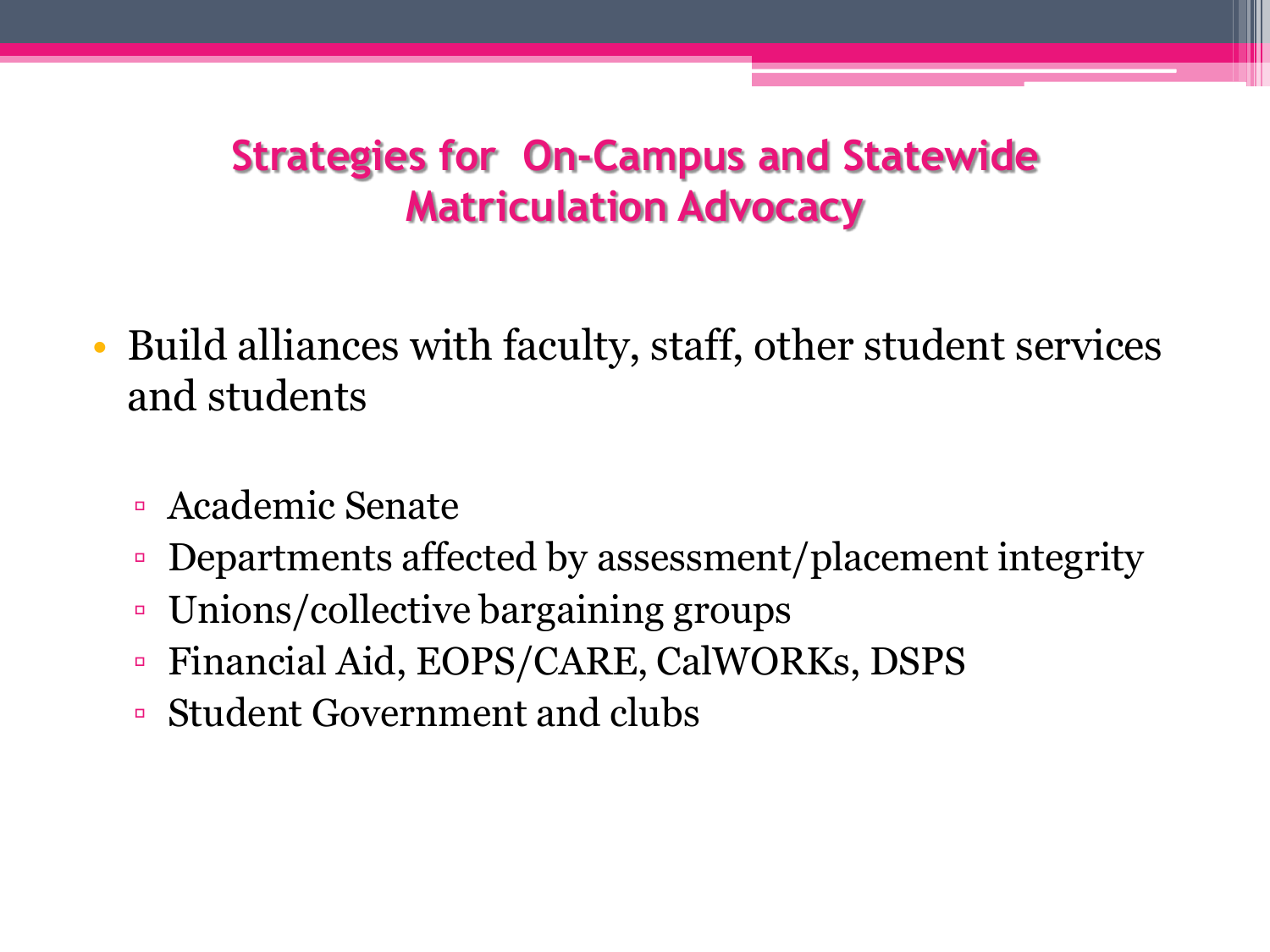- Be visible, audible and involved
	- Examples:
		- Attend meetings
		- Request to be on agendas and/or make public comment
		- Write articles
		- Submit letters of support
		- Contact your legislators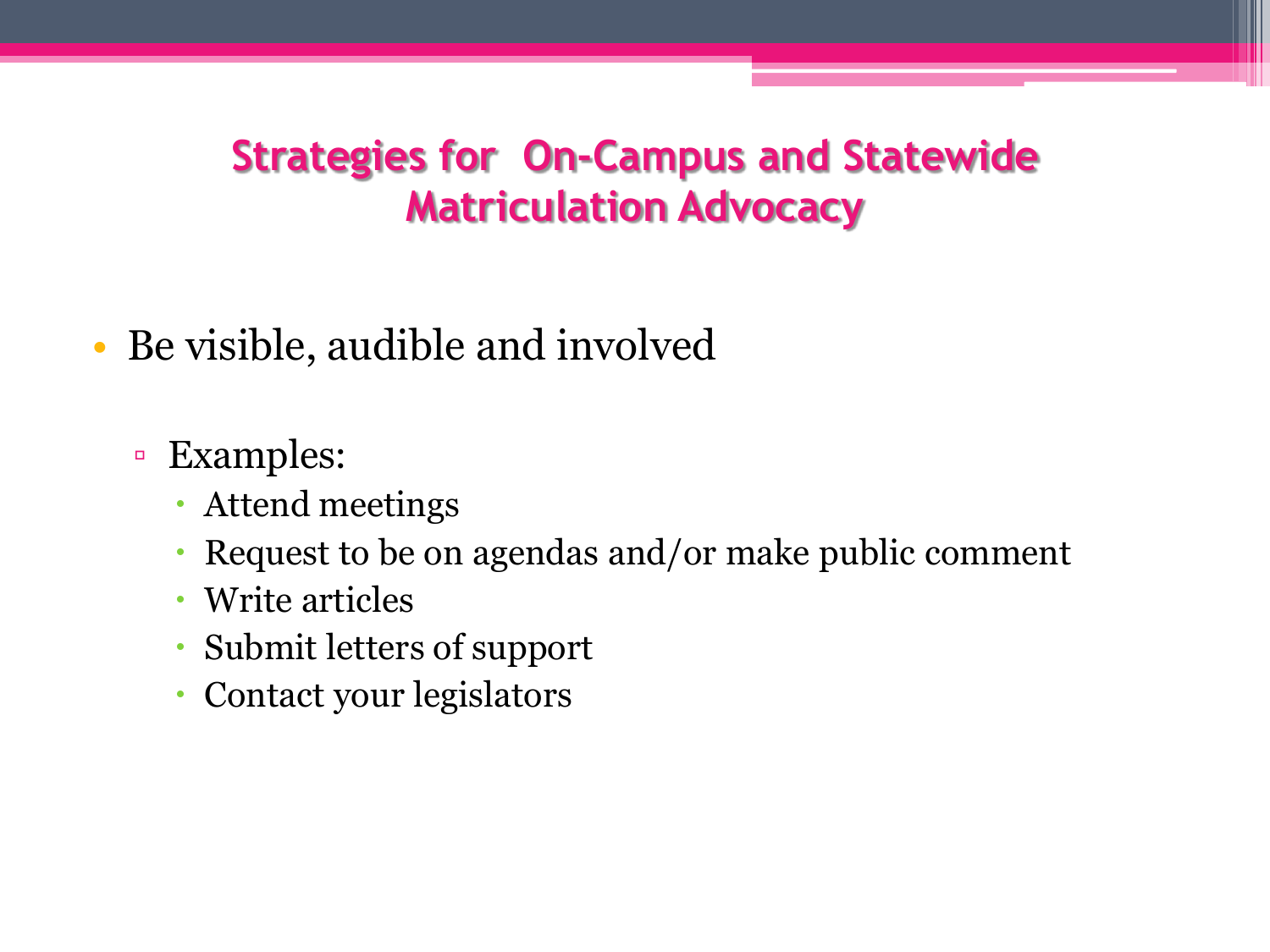- Develop alternative approaches and options for the delivery of Matriculation services
	- Examples:
		- Utilizing technology
		- Paraprofessionals
		- Group services
		- Data gathering and performance evaluation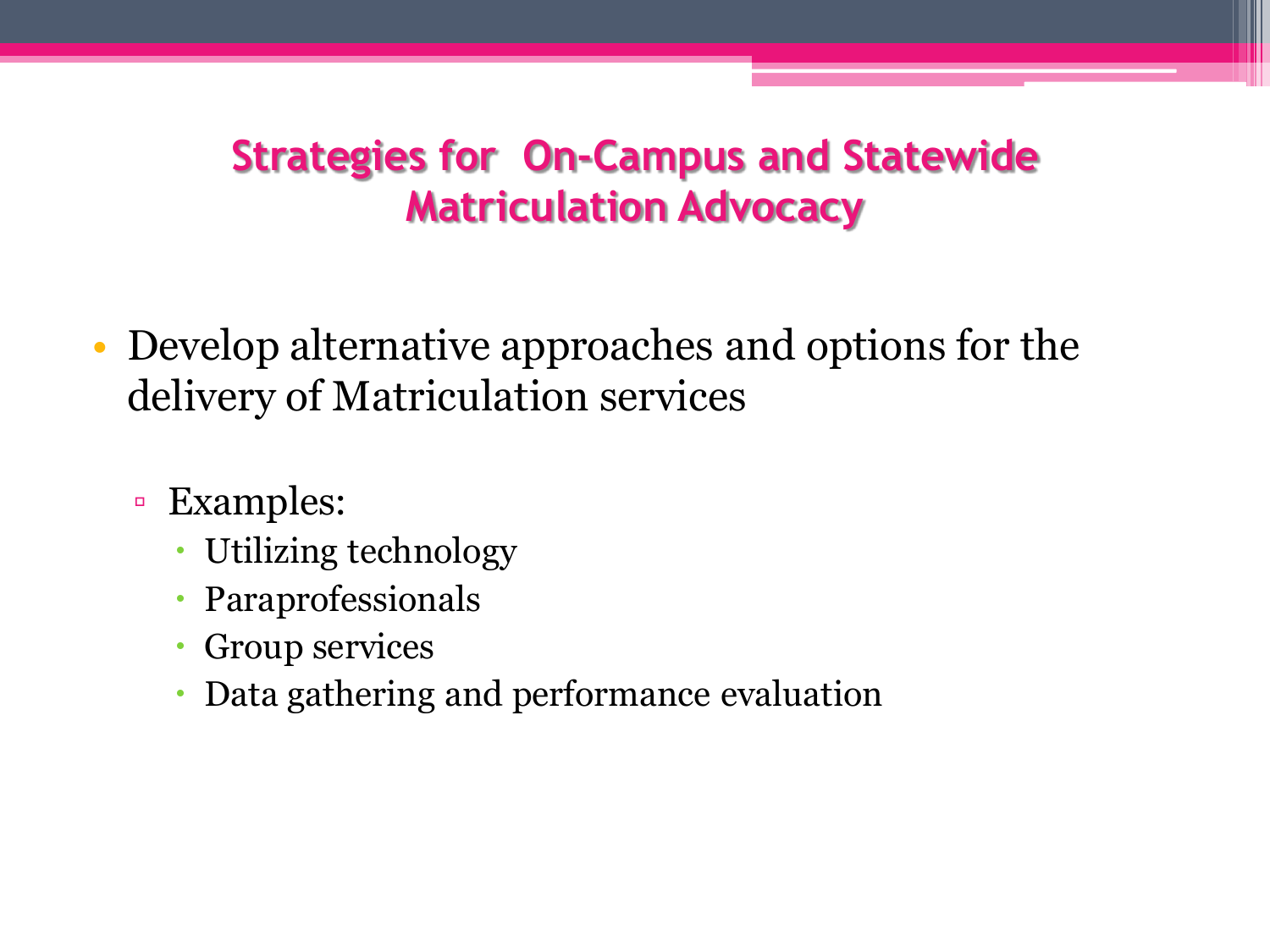- Follow statewide initiatives
	- Common Assessment Model (Assessment Task Force, CCCAssess, APG – Assessment Action Planning Group)
	- Basic Skills Initiative
	- $\cdot$  CCC EAP (SB 946)
	- Have noncredit reps on SACC & SACSS
- We need to
	- Educate self and others
	- Build collaborations and alliances
	- Improve efficiency/effectiveness
	- Initiate change